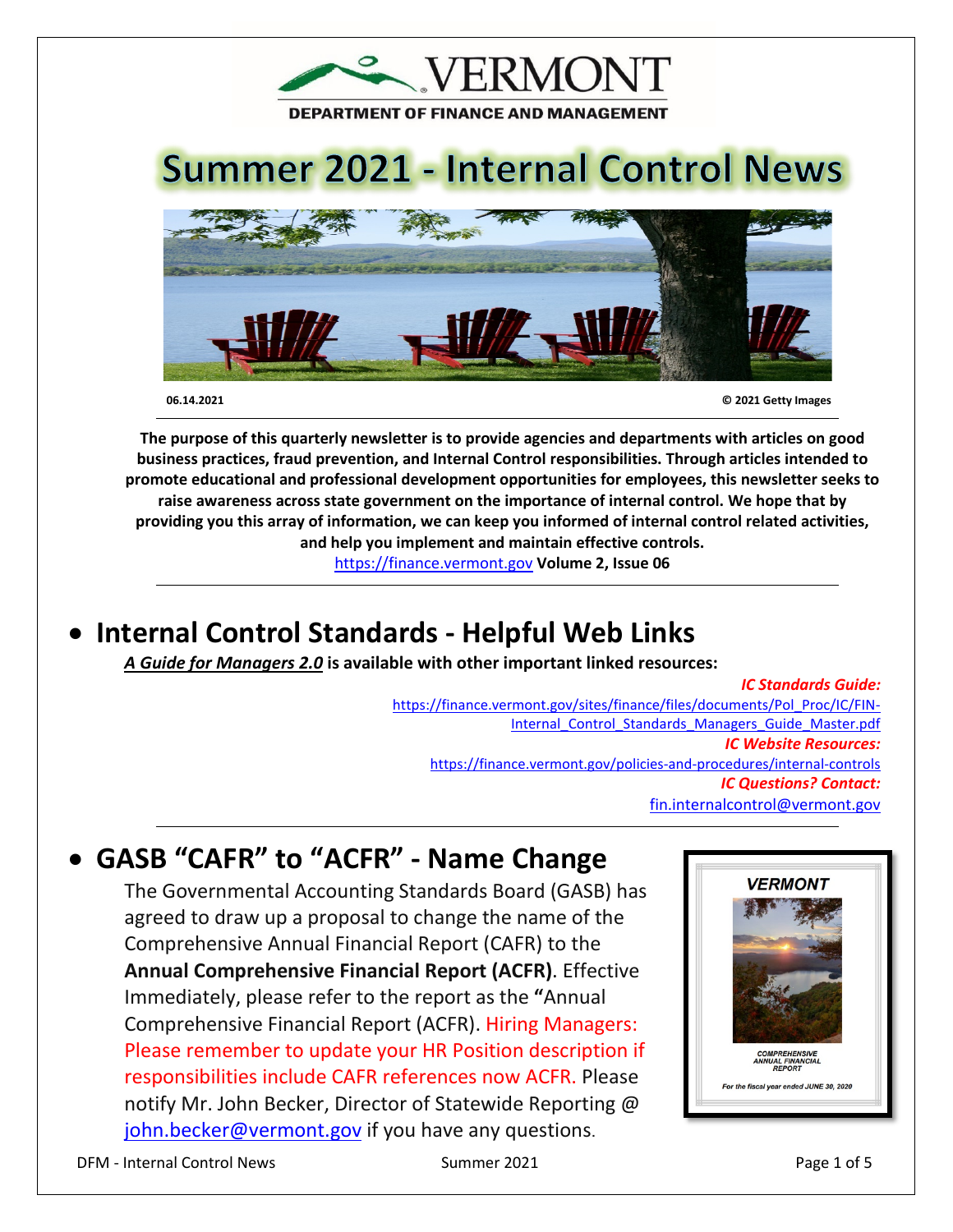### **Important SAIC Reminders Per the 2021 Instructions:**



**1.** *Appointing Authorities*: There are ONLY 2 weeks that remain for submitting your Certification Report. Please submit your questionnaire **On-Time**. The project completion date runs through **close of business Monday June 28th, 2021**.

This is a *hard close date* and impacts the State's overall *Participant's Submission Rate.* Please contact [jeffrey.montgomery@vermont.gov](mailto:Jeffrey.Montgomery@vermont.gov) immediately if your agency *is unable to meet* this hard close submission deadline.

**2. NEW** - The *Verification Box*  $\begin{bmatrix} x \end{bmatrix}$  must be checked off by the Primary Contact person completing the questionnaire, indicating the questionnaire was *discussed and approved* with the area's "Key Personnel and / or Subject Matter Experts." Please plan your time & meetings accordingly!



- **3.** The *Certification Box*  $\begin{bmatrix} x \\ y \end{bmatrix}$  must be checked off by the Appointing Authority (i.e., Secretary, Commissioner) and cannot be delegated to Deputies or other subordinate positions. It must be e-mailed from the Appointing Authority's State of Vermont's e-mail account.
- **4. NEW -** Effective for the *2021 SAIC DVR (Data Validation Review) Audit*, if your agency is randomly selected (5 out of 55) for an audit, you must supply an *Agency Hierarchy* that supports the State's *IC Best Practice Series [#14: State Organizational](https://finance.vermont.gov/sites/finance/files/documents/Pol_Proc/IC/BestPractice%20%2314%20State%20Org%20Chart.pdf)  [Charting](https://finance.vermont.gov/sites/finance/files/documents/Pol_Proc/IC/BestPractice%20%2314%20State%20Org%20Chart.pdf)*. Please prepare while there is still time between the Questionnaire and the DVR Audit. Best Practice Series are located here with instructions and examples: <https://finance.vermont.gov/policies-and-procedures/internal-controls>

*For those Agencies that have already submitted your 2021 Certification – Thank You!*

## • **IC News – Fraud, Waste, & Abuse**

Uncovering Prescription Drug Fraud, Waste, and Abuse during COVID-19 [Uncovering Fraud, Waste and Abuse During COVID-19 | Express Scripts \(express-scripts.com\)](https://www.express-scripts.com/corporate/index.php/articles/uncovering-fraud-waste-and-abuse-during-covid-19) 01.14.21

Drug fraudsters have adapted schemes to take advantage of COVID-19, but our

Enhanced Fraud, Waste & Abuse (eFWA) team continues to combat these efforts and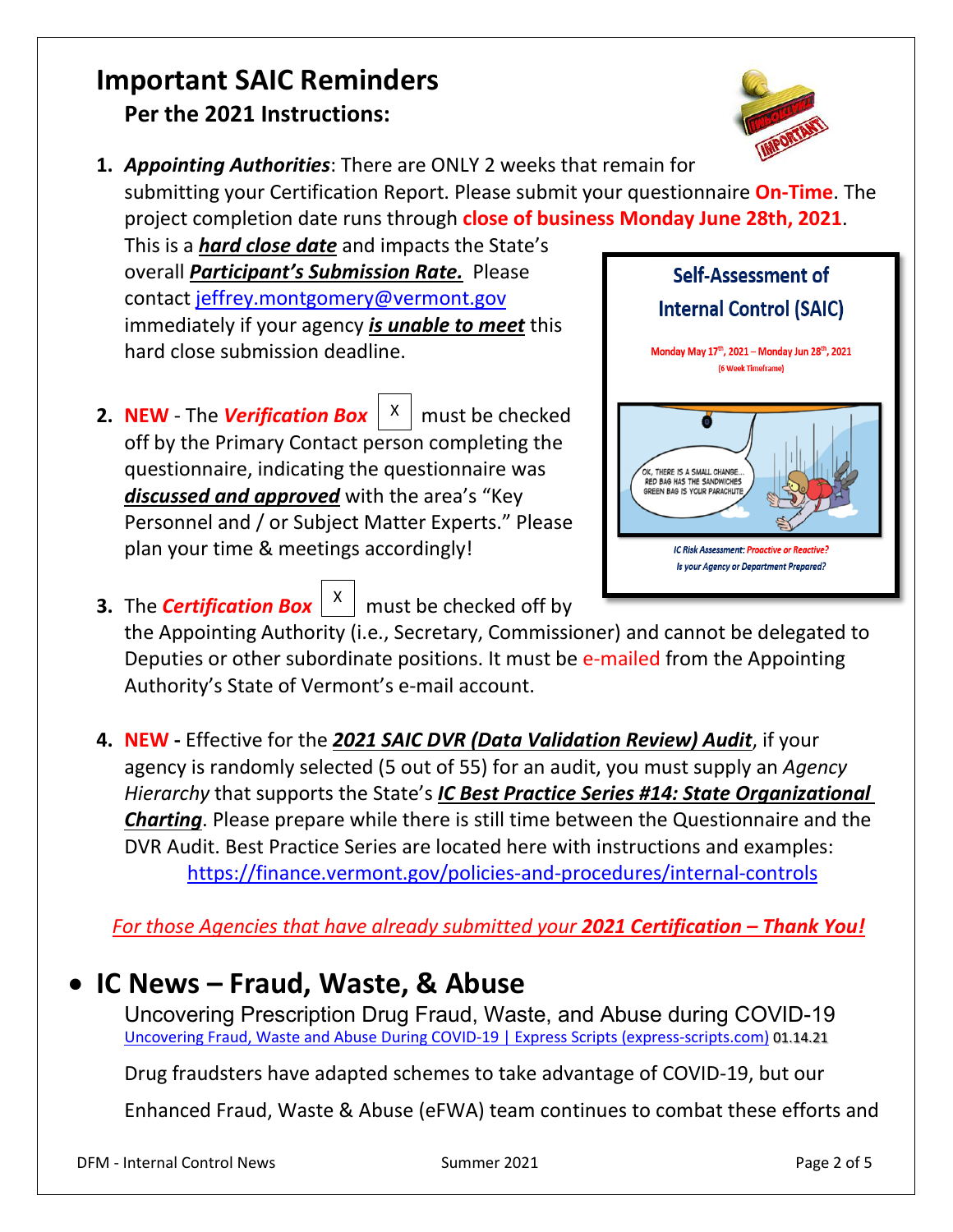modify its approach to curtail new strategies. Medication fraud, waste, and abuse unnecessarily costs plan sponsors and puts their members' safety at risk. Express Scripts' internal research has uncovered that for every \$1 spent on illegitimate narcotic prescription claims, an additional \$66 is incurred in medical claims related to office visits and outpatient treatment. This adds up to billions in avoidable costs. We are now seeing cases that involve drugs associated with the COVID-19 pandemic, such as hydroxychloroquine, dexamethasone, high-cost multivitamins, HIV antiretrovirals, and azithromycin. Like the aforementioned narcotics, drugs dubiously touted for COVID-19 are relatively cheap and coincide with medical claims for acute care. It is likely prescription claims for these drugs are only a fraction of the cost. Since the pandemic was declared in March 2020, our teams have been able to quickly adapt their techniques and methods to include early communication with prescribers when patterns are uncovered. They have investigated more than 30 unique cases involving 22 prescribers and 18 patients related to the pandemic, in addition to "typical" investigations. Our results are almost immediate, thanks to prescribers being receptive to our efforts.

#### **Stockpiling COVID-19 Medications: A Family Affair**

An Express Scripts member was identified through proactive analytics for stockpiling medications associated with COVID-19. Upon investigation, our team found that since February 2020. All five members of the family were involved in stockpiling efforts. The family utilized five providers and seven pharmacies to acquire COVID-19 medications. Two family members visited an emergency room (ER) on multiple occasions, requesting COVID-19 medications even though one family member repeatedly tested negative for COVID-19. One family member attempted to use different names to avoid detection in the ER. Our team learned from interviewing providers that short-days' supplies were prescribed to "placate" her. The team referred this case to the U.S. Attorney's Office.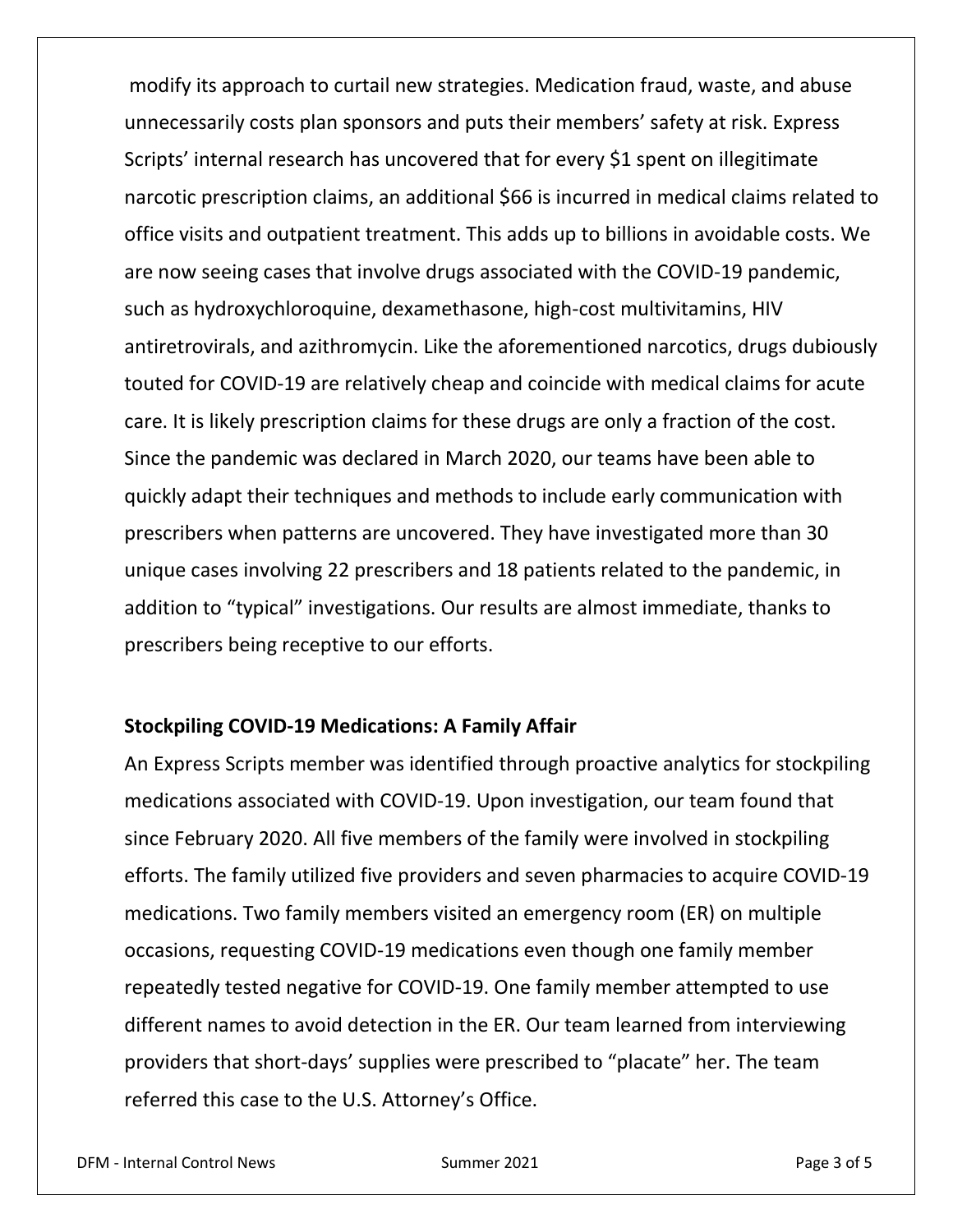#### **Vigilance = Savings + Healthier Outcomes**

While utilization management programs guide appropriate medication, use based on clinical guidelines and standards of practice, our eFWA program goes further. We identify and examine unusual prescribing patterns and unusual behavior, even as fraud, waste, and abuse patterns evolve during a pandemic. This can include doctorshopping, identity theft, overprescribing, tele fraud schemes, and other actions, which can result in overall savings for plan sponsors and healthier outcomes for members. Our eFWA Member and Prescriber program helped clients avoid as much as \$150 million in prescription costs since 2019. While the global pandemic will pass, new schemes for fraud, waste, and abuse will continue to increase. Our analysts are constantly adapting models to identify new prescription fraud schemes, which results in helping to control prescription drug cost and keeping our members healthy. While our core Pharmacy Benefit Manager offering includes an ongoing proactive review of all plans claims at the pharmacy level, we have found that significant cases of fraud, waste, and abuse are not limited to preparing/dispensing medication in the pharmacy setting. They are also found with providers and members. If you or someone you know is misusing or abusing medication, you are encouraged to contact the [Substance Abuse and Mental Health Services Administration](https://www.samhsa.gov/find-help/national-helpline) (SAMHSA) National Helpline: 1-800-662-HELP (4357). Should you have any concerns of fraudulent usage of your prescription drug benefit, please contact Express Scripts' Fraud Tip Hotline at (866) 216-7096.

### • **DFM Staff Happenings…. New Hire:**

*Jordan Black-Deegan, Statewide Grants Administrator.* Jordan comes from the Department of Public Safety where he was an Accounting and Audit Analyst II.

*"Please help me welcome Jordan to the Department." John M. Becker, CPA, CGFM, Director of Statewide Reporting*



*Our Internal Control News* is published quarterly in the *Spring, Summer, Fall, and Winter* by The Department of Finance and Management (DFM), Internal Control Unit. Please contac[t fin.internalcontrol@vermont.gov](mailto:fin.internalcontrol@vermont.gov) with comments or future suggestions.

DFM - Internal Control News Summer 2021 Page 4 of 5